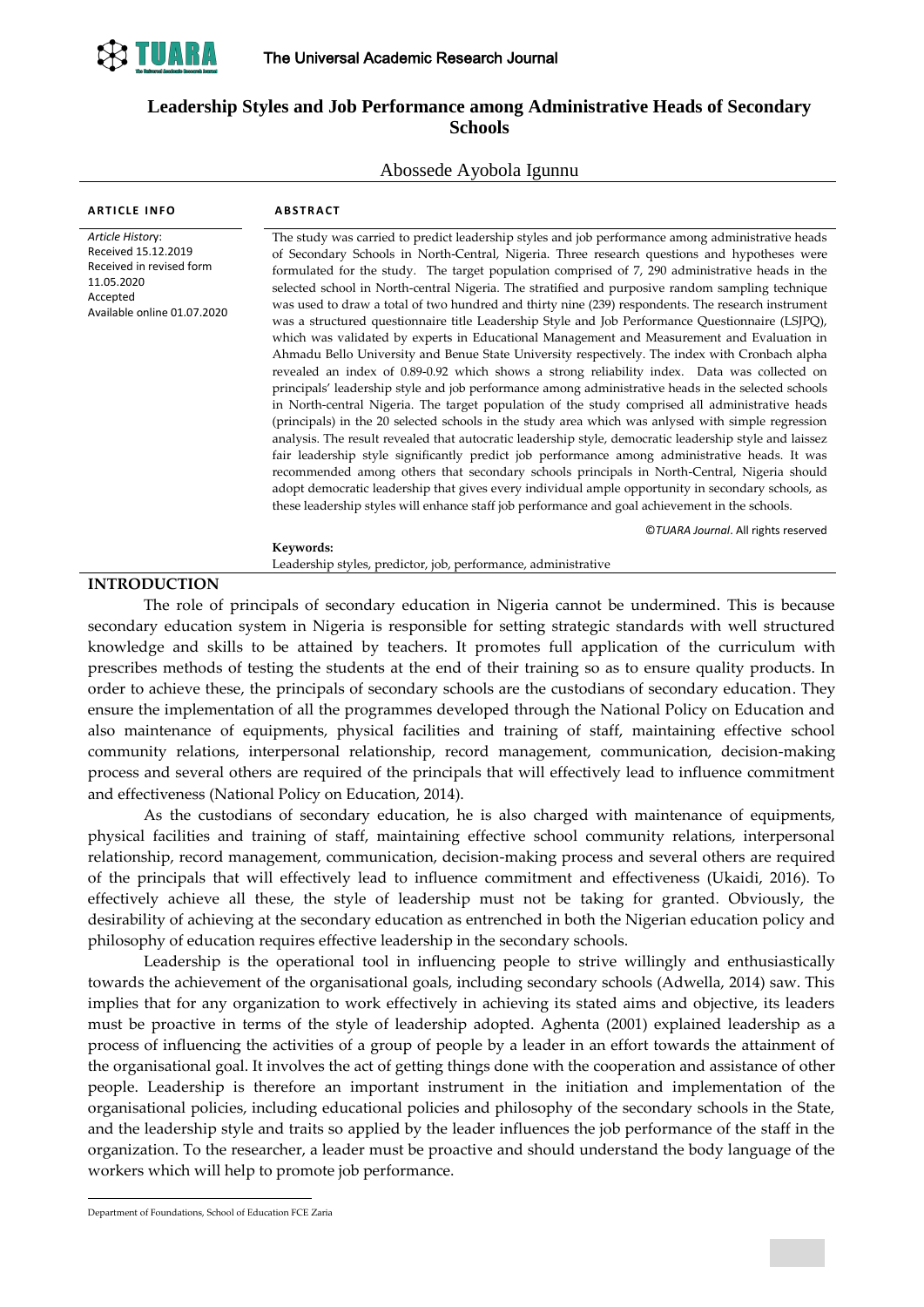Adeyemi (2006) opined that leadership style is seen as a process through which the leader influences others in the process of attaining the group goal. As a process, it requires that the leader has a laid down procedure to follow in his/her leadership activities, and such a leader has specific direction to follow. This implies that to be an efficient leader, there must be a well structured does and don't that all superior and subordinates must follow in the organization. According to Okumbe (1998) leadership style "is a particular behaviour applied by a leader to motivate subordinates to achieve the objectives of the organisation". To this scholar, leadership is not only an act of influencing others to carry out the organisational goal, but includes the specific activity such as the "motivation" of others to ensure that they carry out organisational goal to the desire of the leader. This provides the leader with the opportunity of controlling others in the organisation. Thus any leader who does not motivate its workers may not achieve good performance. To Chandan (1987), leadership style entails the ingredient of personality embedded in the leader that causes subordinates to follow them. To this end, the kind of leadership style adopted can attract or distract the followers which will in-turn affect their input positive or negative in the organization be it (autocratic, democratic or lesser fair leadership style).

Autocratic leadership often leads to high levels of absenteeism and low employee turnover. However, it could remain effective for some routine and unskilled jobs, as the advantages of control may outweigh the disadvantages. Charismatic leaders inspire lots of enthusiasm in their employees and are very energetic in driving others forward. Charismatic leaders, however, tend to believe more in themselves, than in their employees, hence, creating a risk that a project, or even the entire organization, might collapse if the leader leaves. In the eyes of the followers, success is directly connected to the presence of the charismatic leader. As such, charismatic leadership carries great responsibility, and needs long-term commitment from the leader.

Study by Werang and Lane (2010) examined the relationship between principals' autocratic leadership style, school organizational climate and teachers' job performance in Merauke regency, Gambia. The population comprised 164 teachers at state senior high schools in Merauke regency. The descriptive survey design was used in the study. The population was approximately 170 teachers in the region, while the sample drawn was 118, representing 69.4% of the population. Questionnaires were the main tool of the research to collect data. The data were collected through the aid of a structured questionnaire. Statistical Package for Social Science (SPSS) was used to analyze the data collected. Based on the data analyses, the result revealed that (a) there was a significant relationship between principals' leadership and teachers' job performance at state senior high schools in Merauke regency, Papua; (b) there was a significant relationship between school organizational climate and teachers' job performance at state senior high schools in Merauke regency, Papua; and (c) the majority of principals in Merauke regency were often autocratic in the use of their office as the administrative head of the school.

Democratic Leadership/Participative Leadership Democratic leaders tend to invite other members of the team to contribute to the decision- making process, although they make the final decision. Hence, it increases job satisfaction through the involvement of others, and helps to develop people's skills. Employees would also feel in control of their own destiny, and motivated to work hard by more than just a financial reward. This approach could, however, take longer, but often with a better end result. Democratic or participative leadership is most suitable when working as a team is essential, and when quality is more important than speed to market or productivity. Empirical study by Haruni and Mafwimbo (2014) examined the influence of autocratic leadership styles on teachers' job satisfaction in Songea and Morogoro Districts, Tanzania. The study employed a cross-sectional research design, with samples of 200 teachers from 20 selected primary schools in Songea and Morogoro Districts. Interviews, documentary analysis and questionnaires were used to collect the data. The data were analyzed both qualitatively and quantitatively using tables, frequencies and percentages. It was found that the democratic leadership style was the most dominant in the bestperforming primary schools. It is, therefore, suggested that there is much to be learnt from the democratic leadership style as a copying strategy in low-performing primary schools.

Again, Kozaala (2012) investigated the leadership styles and job performance of teachers in 15 secondary schools in Kamuli District. The study was cross-sectional in design and collected data from a total of 50 respondents, including 15 head teachers, 30 members of the Board of Governors and five officials from the Ministry of Education and Sport at Kamuli District. Data were collected via a self-administered questionnaire, and an interview schedule with teachers was analyzed using the Pearson correlation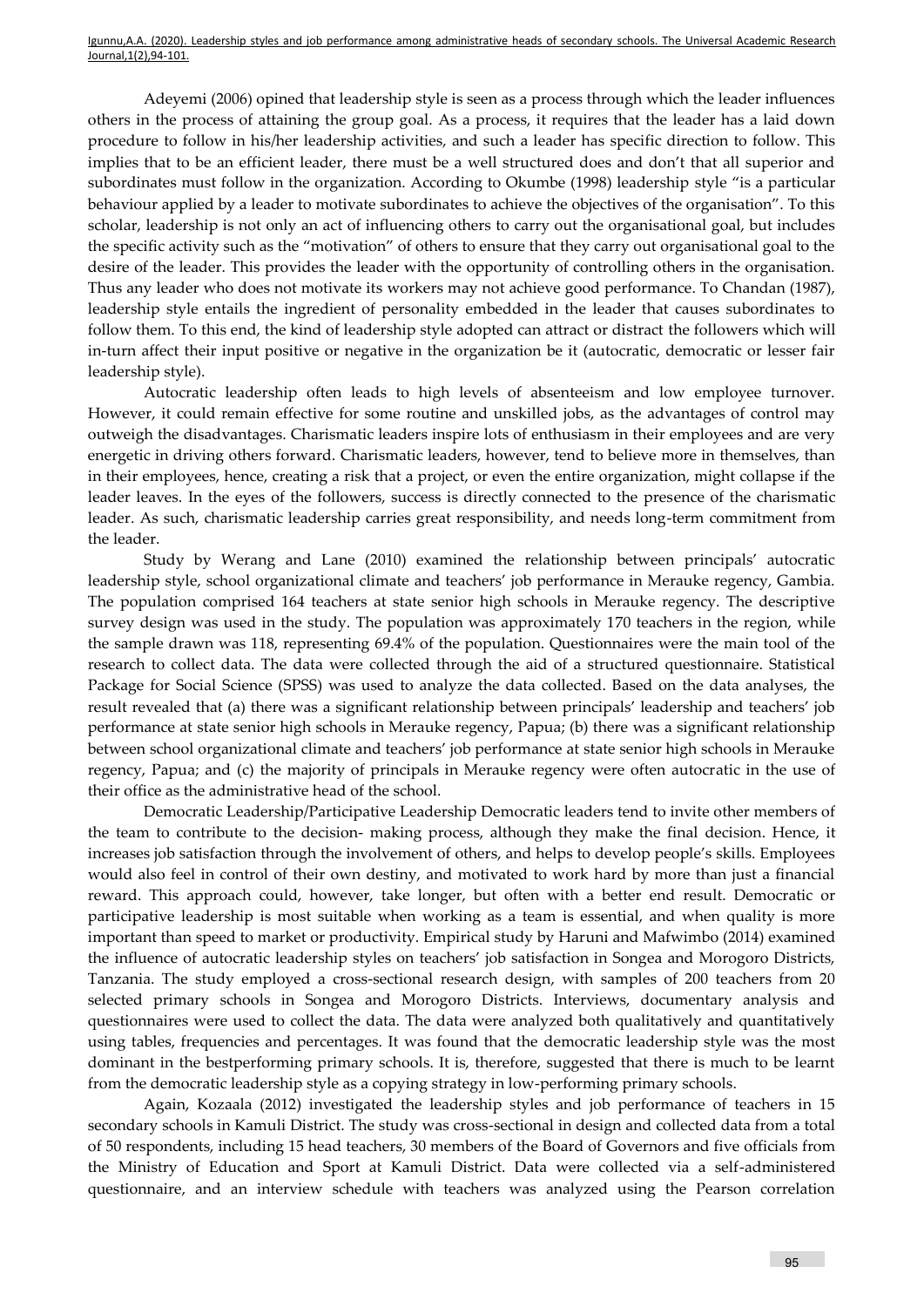coefficient. Results showed that head teachers and principals in secondary schools in the Kamuli District used the autocratic leadership style while administering their schools; they use directive language when talking to teachers, they make personal decisions without consulting teachers and regards democratic leadership style, they do not delegate work or responsibility to teachers. Teachers felt left out of most pertinent issues pertaining to their schools; they were not motivated and felt rejected, thus having a negative impact on the job performance of teachers. Bogler (2001) examined the effects of principals' leadership style (transformational or transactional), principals' decision-making strategies (autocratic versus participative) and teachers' occupational perceptions of teacher satisfaction from the job. The most salient finding was that principals' autocratic leadership affected teachers' satisfaction and job performance both directly and indirectly through their occupational perceptions

Another important leadership style most principals use is the Laissez-faire Leadership: "Laissezfaire" means "leave it be" in French. It is used to describe leaders who leave their employees to work on their own. Laissez-faire leadership could be effective if the leader monitors what is being achieved and communicates this back to the team regularly. Often, this style of leadership is most effective when individual employees are very experienced and skilled self-starters. This type of leadership, however, could also occur when managers do not apply sufficient control. [Anders,](https://www.researchgate.net/profile/Anders_Skogstad2) [Ståle,](https://www.researchgate.net/profile/Anders_Skogstad2). [Torbjørn and](https://www.researchgate.net/profile/Torbjorn_Torsheim2) [Merethe](https://www.researchgate.net/scientific-contributions/31526924_Merethe_Schanke_Aasland) (2007) were interested in to test the assumption that laissez-faire leadership behavior on job performance of staff in California. Two research questions were answered. A survey of 2,273 Norwegian employees was conducted and analyzed. Laissez-faire leadership was positively correlated with role conflict, role ambiguity, and conflicts with coworkers. Path modeling showed that these stressors mediated the effects of laissez-faire leadership on bullying at work and that the effects of laissez-faire leadership on distress were mediated through the workplace stressors, especially through exposure to bullying. The results support the assumption that laissez-faire leadership behavior is destructive leadership behaviour

Thus laissez-faire leadership, also known as declarative leadership, is a type of [leadership style](https://www.verywellmind.com/leadership-styles-2795312) in which leaders are hands-off and allow group members to make the decisions. Researchers have found that this is generally the leadership style that leads to the lowest productivity among group members. However, it is important to realize that this leadership style can have both benefits and possible pitfalls. There are also certain settings and situations where a laissez-faire leadership style might be the most appropriate.

Each of these leadership styles has a significant influence on the job performance of the principals. Job performance is an important tool in assessment of both the staff and organisational activities. It is the overall expected value from employees' behaviour carried out over the course of a set period of time (Motowidlo, Borman & Schmidt, 1997). This connotes that job performance involves what the staff of a giving organisation do at the organisation, which is aimed at either improving the organisational goal or otherwise. It implies that the staff behaviour and general activities is measured by a giving standard to assess the staff activities in the organisation.

#### **STATEMENT OF THE PROBLEM**

The issue of poor job performance among administrative heads of secondary school has been of great concern to all in the educational environment. In most secondary schools in North-central, the principals, vice principals administration and vice principals academic have shown poor knowledge in record keeping. Kozaala (2012) rightly said that this has been a serious problem in that no organization can work effectively without reliable records of all human and material resources in the organization. Observation has shown that most principals who are expected to be custodian of school records lack knowledge in records keeping as records are poorly kept and managed, accurate, reliable and trustworthy records that fulfill evidential requirements are being created but not properly managed Despite the importance of school records in the achievement of educational objectives, these records do not seem to be adequately managed by principals. From observation, it becomes obvious that accurate, reliable and trustworthy records are not properly kept, while some are not kept In addition, teachers do not have an understanding of record keeping process. In-spite of efforts made by the ministry of education in enhancing job performance, through the provision of school facilities to aid in proper record keeping, there still liger issues with principals poor job performance. The problem of this study is: To what extent do leadership styles predict job performance among administrative heads of secondary schools in North-Central, Nigeria?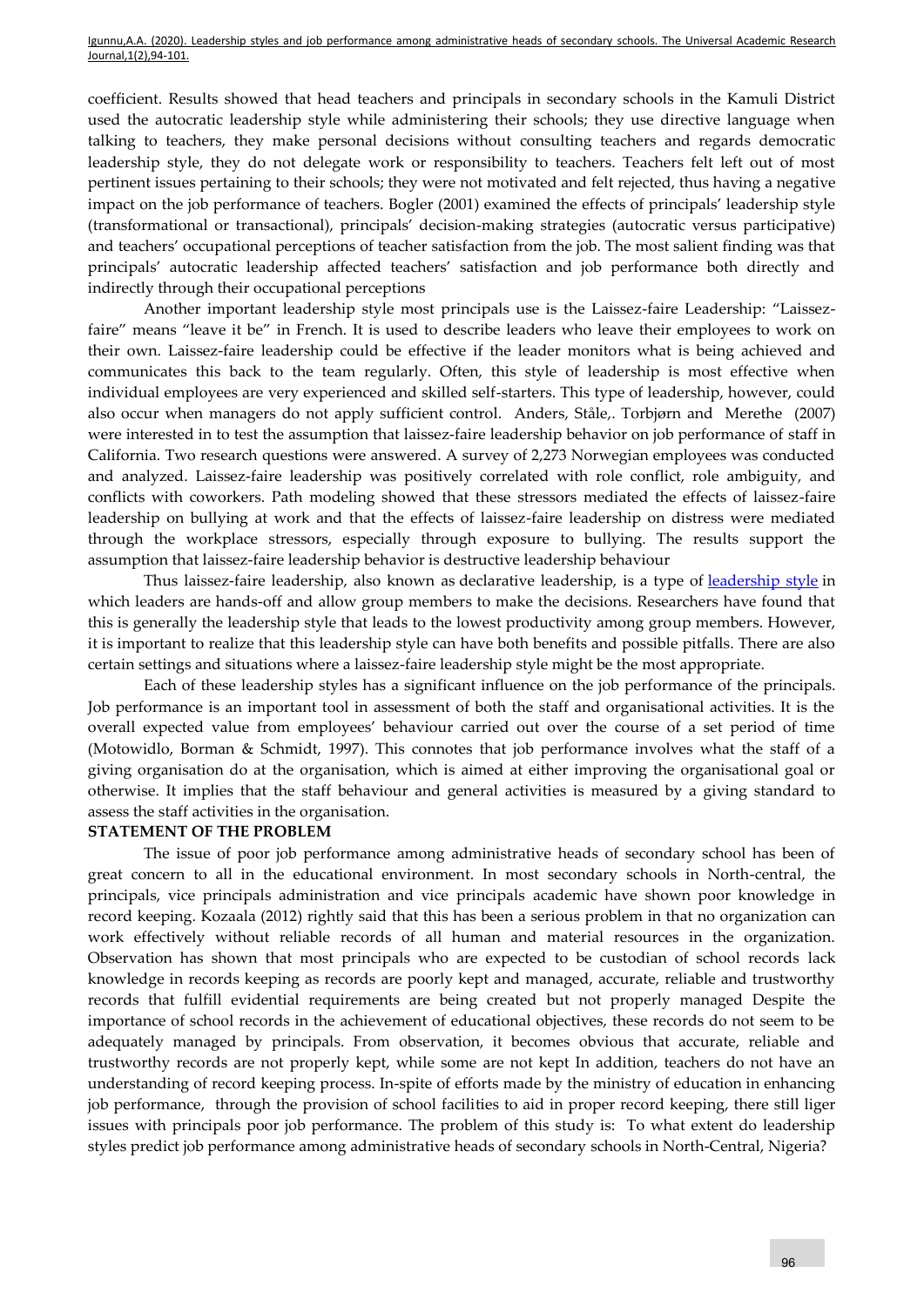## **PURPOSE OF THE STUDY**

The main purpose of this study was to predict leadership styles on job performance among administrative heads of Secondary Schools in North-Central, Nigeria. Specifically, the study hoped to:

- 1. Examine autocratic leadership as predictor of job performance among administrative heads
- 2. Determine democratic leadership as predictor of job performance among administrative heads
- 3. Ascertain laissez fair leadership as predictor of job performance among administrative heads

## **RESEARCH QUESTION**

- 1. To what extent does autocratic leadership predict job performance among administrative heads?
- 2. To what extent does democratic leadership predict job performance among administrative heads?
- 3. To what extent does laissez fair leadership predict job performance among administrative heads?

## **STATEMENT OF HYPOTHESES**

- 1. Autocratic leadership style does not significantly predict job performance among administrative heads.
- 2. Democratic leadership style does not significantly predict job performance among administrative heads.
- 3. Laissez fair leadership style does not significantly predict job performance among administrative heads.

# **RESEARCH METHODS**

The research design adopted for the study was the descriptive survey design. The design involved gathering of facts or obtaining pertinent and precise information concerning the current status of phenomenon and whenever possible draw possible conclusions from the facts discovered (Orodho 2008). The target population comprised of 7, 290 administrative heads in the selected school in North-central Nigeria. The stratified and purposive random sampling technique was used to draw a total of two hundred and thirty nine (239) respondents. The research instrument was a structured questionnaire titled "Leadership Style and Job Performance Questionnaire (LSJPQ)" which was validated by experts in Educational Management and Measurement and Evaluation in Ahmadu Bello University and Benue State University respectively. The index with Cronbach alpha revealed an index of 0.89-0.92 which shows a strong reliability index. Data was anlysed with simple regression analysis.

## **RESULTS**

Results of the data collected are discussed hypothesis-by-hypothesis as shown below

## **Hypothesis one**

Autocratic leadership style does not significantly predict job performance among administrative heads. The independent variable in this hypothesis autocratic leadership style represented as (variable-X). The dependent variable is job performance (variable-Y). The result of the analysis with simple linear regression as presented in Table 1.

**TABLE 1:** Results of simple regressions analysis with autocratic leadership style and job performance of administrative head.

| auililiistiativt Iltau.     |      |                    |                             |                            |                  |
|-----------------------------|------|--------------------|-----------------------------|----------------------------|------------------|
| Variables                   |      |                    | X                           | SD <sub>1</sub>            | N                |
| Job Performance             |      | 15.3389            | 2.40058                     | 239                        |                  |
| Autocratic leadership style |      |                    | 19.7238                     | 2.45786                    | 239              |
|                             |      | Correlation matrix |                             | Job Performance            | Autocratic       |
|                             |      |                    |                             |                            | leadership style |
| Pearson                     |      |                    | Job Performance             | 1.000                      | .757             |
| Correlation                 |      |                    | Autocratic leadership style | .757                       | 1.000            |
|                             |      |                    | Job Performance             | ٠                          | .000             |
| Sig. (2-tailed)             |      |                    | Autocratic leadership style | .000                       |                  |
| N                           |      |                    | Job Performance             | 239                        | 239              |
|                             |      |                    | Autocratic leadership style | 239                        | 239              |
| Model                       | R    | $\mathbb{R}$       | Adjuste                     | Std. Error of the Estimate |                  |
| summary                     |      | Square             | d R Square                  |                            |                  |
|                             | 757a | .572               | .571                        | 1.57320                    |                  |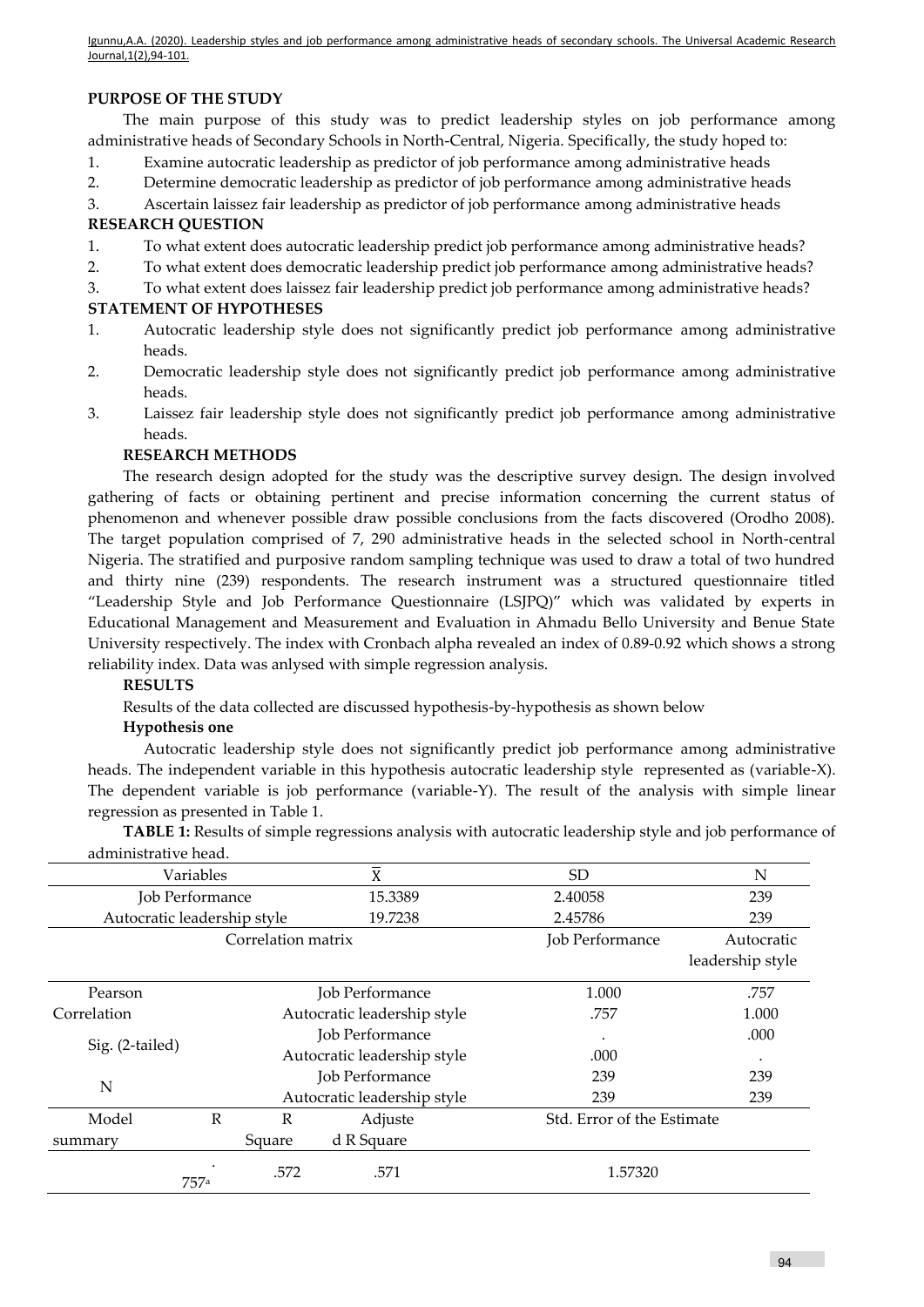| Model                              |                | Unstandardized | Standardized | t-cal  | p-value |
|------------------------------------|----------------|----------------|--------------|--------|---------|
|                                    | Coefficients   |                | Coefficients |        |         |
|                                    |                | Std. Error     | Beta         |        |         |
| (Constant)                         | 765            | .825           |              | .928   | .000    |
| Autocratic<br>leadership style     | $\cdot$<br>739 | .041           | .757         | 17.809 | .000    |
| $\sim$ $\sim$ $\sim$ $\sim$ $\sim$ |                |                |              |        |         |

 $*p<.05$ 

The result of simple regression analysis in Table 1 revealed the descriptive statistics, correlation statistics and model summary for both the predictive and criterion variables. From the result, the means and standard deviation for the dependent variable (job performance) is 15.3389 and 2.40058 while for the predictive variable (Autocratic leadership style) has a means of 19.7238 and standard deviation of 2.45786. A correlation of .719 (*p* < .000) suggests there is a strong positive relationship between Autocratic leadership style and job performance. The Model Summary provides the  $r^2$  = .572 suggests that 57% of the variance in Autocratic leadership style scores can be explained by the job performance of academic staff in tertiary institutions scores (p-value .000<.05). Thus, the extent of job performance of administrative heads of secondary schools in North-central is strongly predicted by how successful the principal applies autocratic leadership style.

## **Hypothesis two**

Democratic leadership style does not significantly predict job performance among administrative heads. The independent variable in this hypothesis is democratic leadership style represented as (variable-X). The dependent variable is job performance (variable-Y). The result of the analysis with simple linear regression as presented in Table 2.

| Variables                   |                    |                        | $\overline{X}$              |              | <b>SD</b>                  | N                |  |
|-----------------------------|--------------------|------------------------|-----------------------------|--------------|----------------------------|------------------|--|
| Job Performance             |                    |                        | 15.3389                     |              | 2.40058                    | 239              |  |
| democratic leadership style |                    |                        | 19.8452                     |              | 2.48464                    | 239              |  |
|                             | Correlation matrix |                        |                             |              | Job Performance            | Democratic       |  |
|                             |                    |                        |                             |              |                            | leadership style |  |
| Pearson                     |                    |                        | Job Performance             |              | 1.000                      | .749             |  |
| Correlation                 |                    |                        | Democratic leadership style |              | .749                       | 1.000            |  |
|                             |                    | Job Performance        |                             |              |                            | .000             |  |
| Sig. (2-tailed)             |                    |                        | Democratic leadership style |              | .000                       | $\bullet$        |  |
|                             |                    | Job Performance<br>239 |                             |              |                            | 239              |  |
| N                           |                    |                        | Democratic leadership style |              | 239                        | 239              |  |
| Model                       | $\mathbb{R}$       | $\mathbb R$<br>Adjuste |                             |              | Std. Error of the Estimate |                  |  |
| summary                     |                    | Square                 | d R Square                  |              |                            |                  |  |
|                             | 749a               | .561                   | .559                        |              | 1.59337                    |                  |  |
| Model                       |                    |                        | Unstandardized              | Standardized | t-cal                      | p-value          |  |
|                             |                    |                        | Coefficients                | Coefficients |                            |                  |  |
|                             |                    |                        | Std. Error                  | Beta         |                            |                  |  |
|                             | (Constant)         | 974                    | .831                        |              | 1.171                      | .001             |  |
| Democratic                  | Leadership style   | 724                    | .042                        | .749         | 17.414                     | .000             |  |
| $*_{n < 05}$                |                    |                        |                             |              |                            |                  |  |

**TABLE 2** Summary of result with simple regressions analysis with democratic leadership style and job performance of administrative heads in North-central, Nigeria.

\*p<.05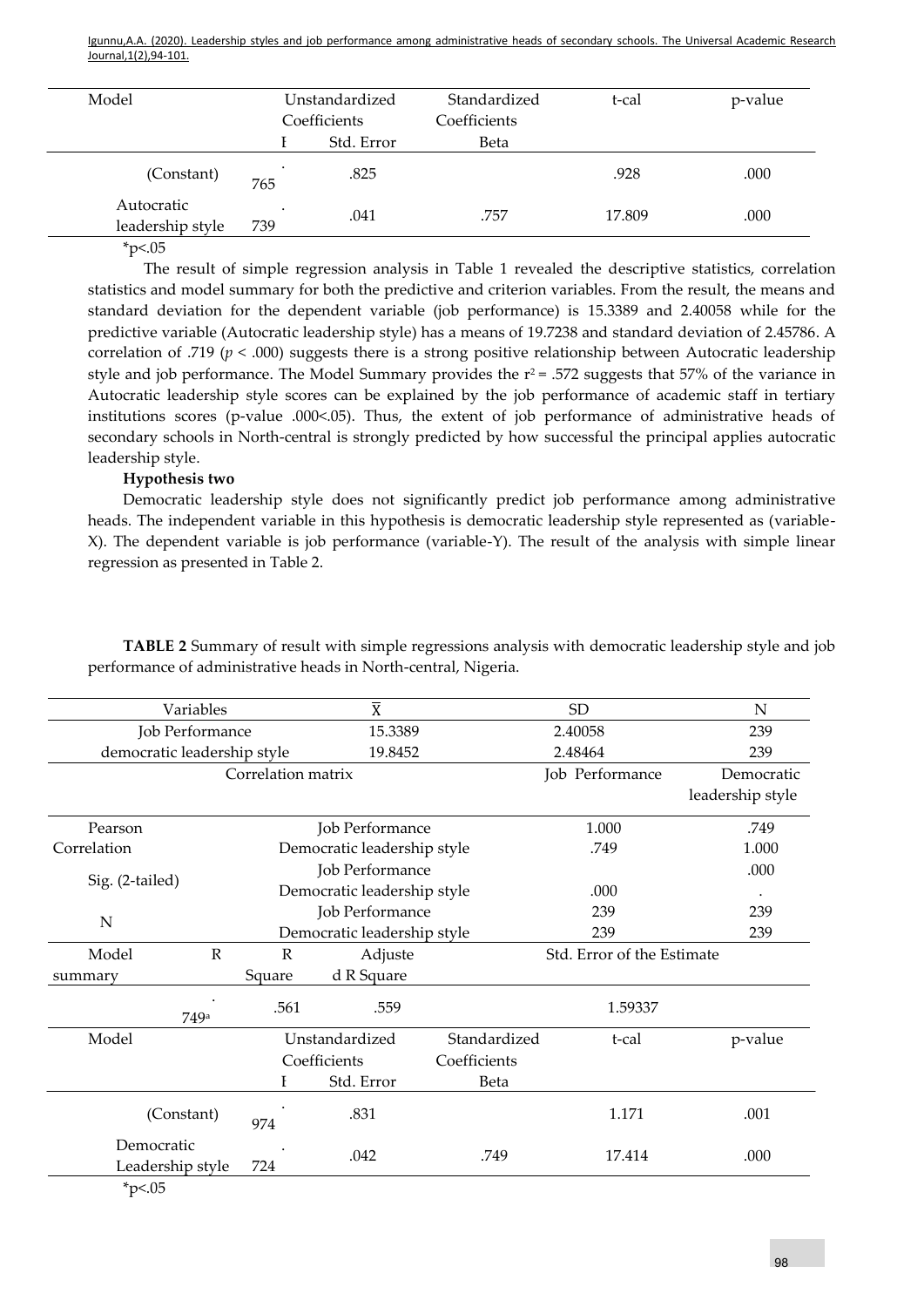Table 2 presents the descriptive statistics, correlation statistics and model summary for both the predictive and criterion variables. From the result, the means and standard deviation for the dependent variable (job performance) is 15.3389 and 2.40058 while for the predictive variable (democratic leadership style) has a means of 19.8452 and standard deviation of 2.48464. A correlation of .749 (*p* < .000) suggests there is a strong positive relationship between democratic leadership style and job performance. The Model Summary provides the  $r^2$  = .561 suggests that 56% of the variance in democratic leadership style scores can be explained by the job performance of administrative heads scores (p-value .000<.05). Thus, the extent of job performance among administrative heads is strongly predicted by how successful the democratic leadership style is effectively carried.

### **Hypothesis three**

Laissez fair leadership style does not significantly predict job performance among administrative heads. The independent variable in this hypothesis is Laissez fair leadership style represented as (variable-X). The dependent variable is job performance (variable-Y). The result of the analysis with simple linear regression as presented in Table 3.

| Variables                     |           |                               | $\overline{\text{X}}$         |              | <b>SD</b>                  | N                |
|-------------------------------|-----------|-------------------------------|-------------------------------|--------------|----------------------------|------------------|
| Job Performance               |           |                               | 15.3389                       |              | 2.40058                    | 239              |
| Laissez fair leadership style |           |                               | 20.1213                       |              | 2.38119                    | 239              |
| Correlation matrix            |           |                               |                               |              | Job performance            | Laissez fair     |
|                               |           |                               |                               |              |                            | leadership style |
| Pearson                       |           | Job Performance               |                               |              | 1.000                      | $-.681$          |
| Correlation                   |           |                               | Laissez fair leadership style |              | $-.681$                    | 1.000            |
|                               |           |                               | Job Performance               |              |                            | .000             |
| Sig. (2-tailed)               |           | Laissez fair leadership style |                               |              | .000                       |                  |
| N                             |           |                               | Job Performance               |              | 239                        | 239              |
|                               |           |                               | Laissez fair leadership style |              | 239                        | 239              |
| Model                         | ${\bf R}$ | $\mathbb{R}$                  | Adjuste                       |              | Std. Error of the Estimate |                  |
| summary                       |           | Square                        | d R Square                    |              |                            |                  |
|                               | .681 $a$  | $-0.463$                      | $-.461$                       |              | 1.76212                    |                  |
| Model                         |           |                               | Unstandardized                | Standardized | t-cal                      | p-value          |
|                               |           |                               | Coefficients                  | Coefficients |                            |                  |
|                               |           | B                             | Std. Error                    | Beta         |                            |                  |
| (Constant)                    |           | 1<br>.529                     | .972                          |              | 1.574                      | .117             |
| Laissez                       | fair      |                               |                               |              |                            |                  |
| Leadership<br>Style           |           | 686                           | .048                          | .681         | 14.308                     | .000             |

**TABLE 3:** Summary of result with simple regressions analysis lesser fair leadership style and job performance of administrative heads of secondary schools.

 $*<sub>p</sub><0.05$ 

Table 3 revealed the descriptive statistics, correlation statistics and model summary for both the predictive and criterion variables. From the result, the means and standard deviation for the dependent variable (job performance) is 15.3389 and 2.40058 while for the predictive variable (Laissez fair leadership style) has a means of 20.1213 and standard deviation of 2.38119. A correlation of .749 (*p* < .000) suggests there is a strong positive relationship between Laissez fair leadership style and job performance. The Model Summary provides the  $r^2$  = .463 suggests that 46% of the variance in strategic map scores can be explained by the job performance of academic staff in tertiary institutions scores (p-value .000<.05). Thus, the extent of leadership performance of administrative heads is strong negative predicted by how successful Laissez fair leadership style is practiced.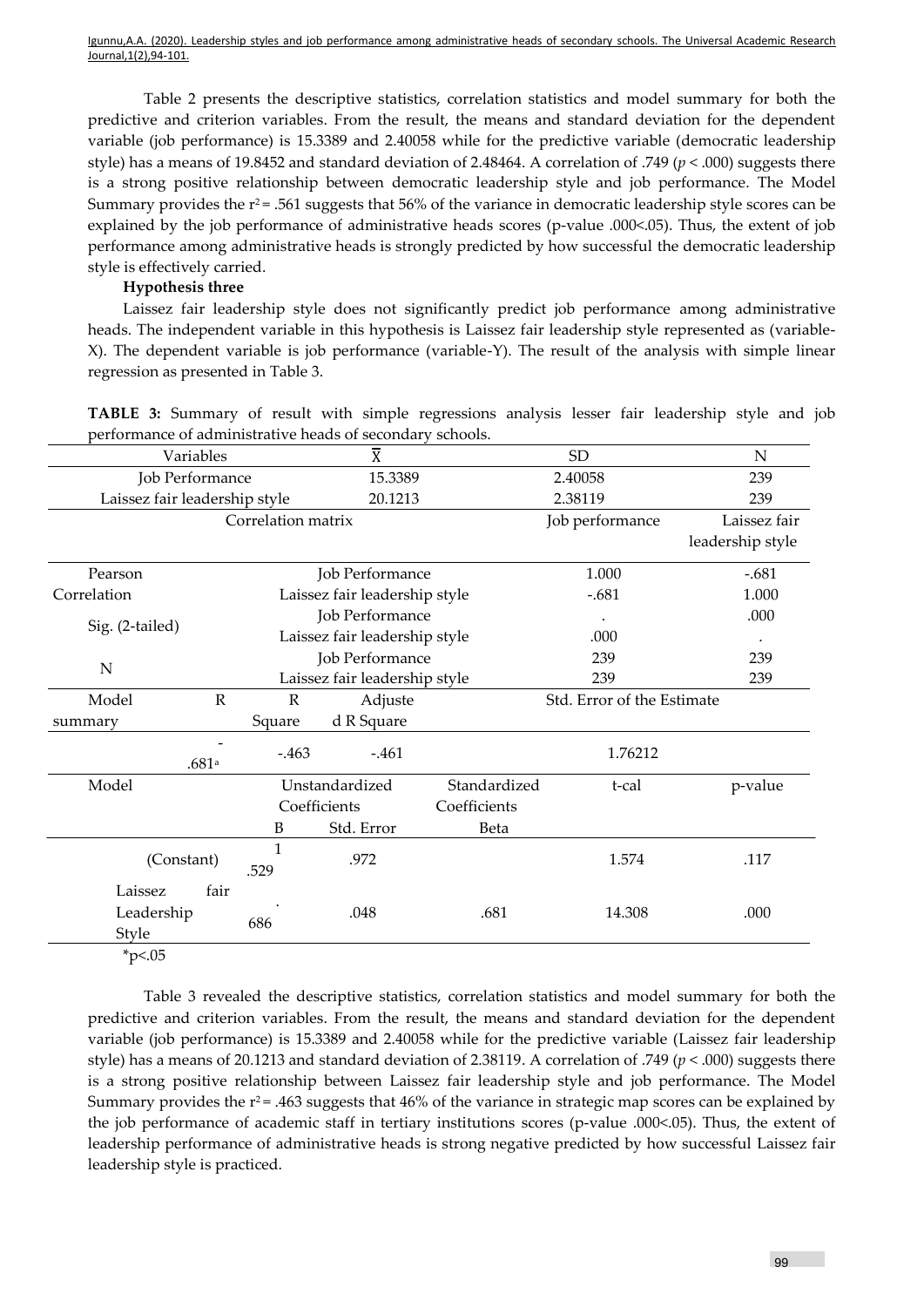#### **DISCUSSIONS**

The finding of hypothesis one revealed that autocratic leadership style has a significantly predict job performance among administrative heads. Most leaders who are quite autocratic do not have followers who are contended with their work design. the present finding agrees with Werang and Lane (2010) whose result revealed that (a) there was a significant relationship between principals' leadership and teachers' job performance at state senior high schools in Merauke regency, Papua; (b) there was a significant relationship between school organizational climate and teachers' job performance at state senior high schools in Merauke regency, Papua; and (c) the majority of principals in Merauke regency were often autocratic in the use of their office as the administrative head of the school.

Hypothesis two also revealed that democratic leadership style has a significantly predict job performance among administrative heads. Leaders who are democratically inclined tend to perform effectively. The present finding agrees with Haruni and Mafwimbo (2014) found that the democratic leadership style was the most dominant in the best performing primary schools. It is, therefore, suggested that there is much to be learnt from the democratic leadership style as a copying strategy in low-performing primary schools. Again, Kozaala (2012) finding showed that head teachers and principals in secondary schools in the Kamuli District used the autocratic leadership style while administering their schools; they use directive language when talking to teachers, they make personal decisions without consulting teachers and regards democratic leadership style, they do not delegate work or responsibility to teachers. Teachers felt left out of most pertinent issues pertaining to their schools; they were not motivated and felt rejected, thus having a negative impact on the job performance of the junior teachers.

Hypothesis three revealed that laissez fair leadership style has a significantly prediction on job performance among administrative heads. Leaders who play careless attitude to their subordinate tend not to perform effectively with their job. The result is in agreement with that of [Anders,](https://www.researchgate.net/profile/Anders_Skogstad2) [Ståle](https://www.researchgate.net/profile/Anders_Skogstad2), Torbjø[rn and](https://www.researchgate.net/profile/Torbjorn_Torsheim2)  [Merethe](https://www.researchgate.net/scientific-contributions/31526924_Merethe_Schanke_Aasland) (2007) results support the assumption that laissez-faire leadership behavior is destructive leadership behavior and can leads to the lowest productivity among group members. However, it is important to realize that this leadership style can have both benefits and possible pitfalls. There are also certain settings and situations where a laissez-faire leadership style might be the most appropriate.

#### **CONCLUSION**

The introduction of modern technology in this era of globalization calls for a conscious approach in the management of schools. Secondary school is the target for moulding the child for tertiary education. This makes the principal who is regarded as the administrative heads of the secondary schools thus responsible. As such, they are responsible for the day-to-day running of the schools. The effectiveness of the principals in their job performance in secondary schools cannot therefore be over-emphasized. However, the general schools system has seen a general degradation both in facilities, academic performance, staff welfare and a host of others. Role performance of principals in secondary schools is essential and it is meant to enhance the performance of the schools. Therefore, appropriate execution of these roles; such as interpersonal relationship and proper record keeping, will enable teachers and students to be alive to their responsibilities and work conscientiously towards the achievement of educational objectives. The study is however limited to only administrators of secondary school as such the study cannot be generalized to administrators of tertiary institutions in Niger state.

#### **RECOMMENDATIONS**

The study made the following recommendations based on the findings which are presented below:

- 1. The principals should adopt democratic leadership that gives every individual ample opportunity in secondary schools, as these leadership styles will enhance staff job performance and goal achievement in the schools.
- 2. The principals should avoid the use of laissez faire and autocratic leadership, as it reducing seriousness on the part of subordinates and discourage staff motivation and efficiency in the schools.
- 3. The principles should delegate duties to staff in the organization. yjis will help to promote mutual trust and understanding should be the watch word of all staff in the school.